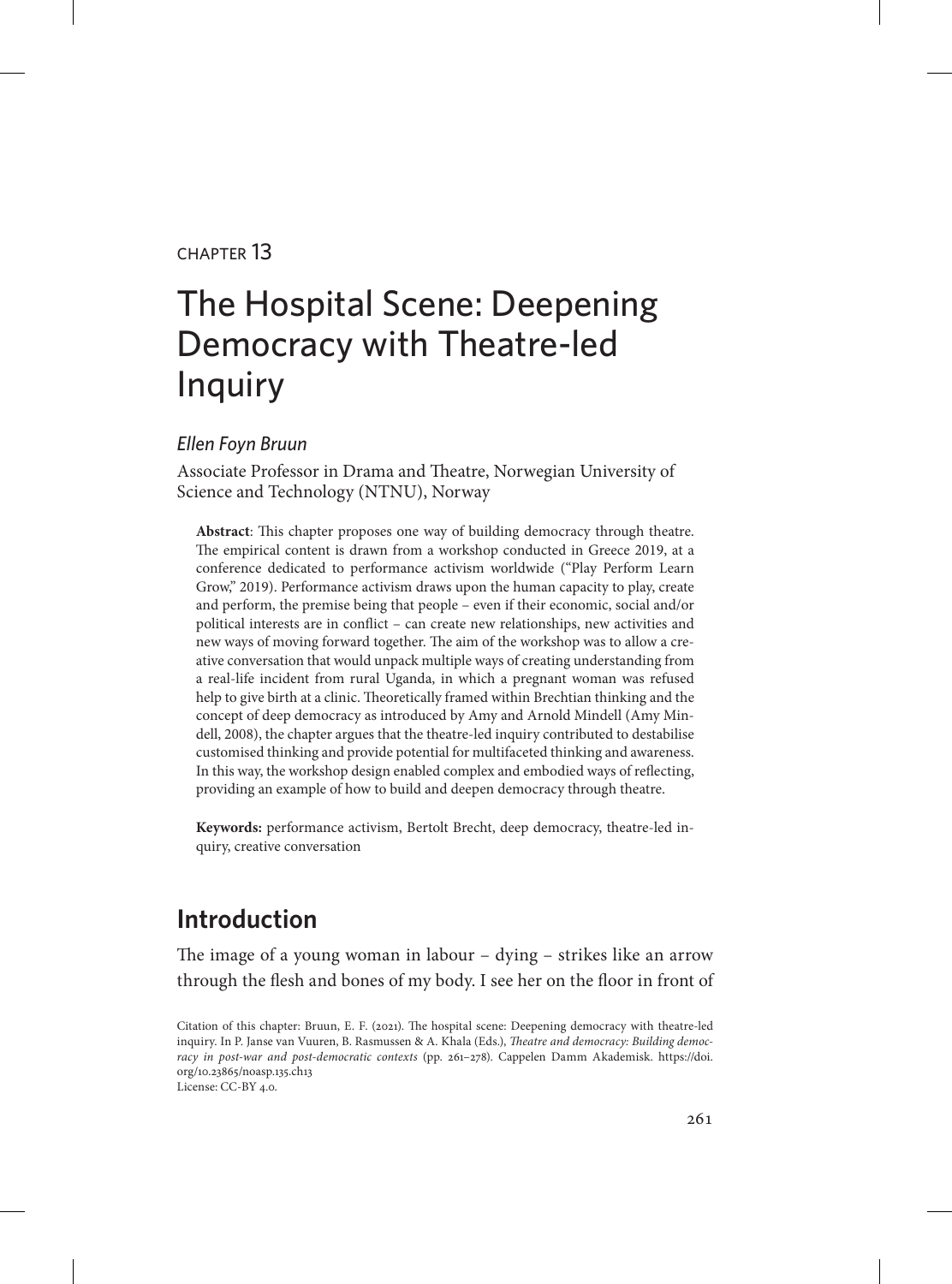me – at the entrance to the clinic, the nurse refusing to treat her because she does not have the money to pay. The unborn child dies with her. For one moment, I feel exposed and vulnerable. Then I compose myself and move on as facilitator. This is what I experienced in a split second while co-facilitating a drama workshop at an international conference in Thessaloniki in 2019. In this chapter, I will analyse and discuss the themes that arose from the workshop that investigated a real-life story from rural Uganda, the hospital scene, about a young woman in labour who died after she was refused treatment because she could not pay the fee as the hospital rules demanded. The aim of the workshop was to explore ways of applying theatre-led inquiry for experiential learning and new insight.

The legacy of theatre as a vehicle for change represents experimental avant-garde theatre as well as educational and therapeutic traditions. Shapes and forms vary, yet there seems to be a renewed interest currently in exploring the coming together of performance practices in the arts and in everyday life (see for example Citron et al., 2014; Jennings & Holmwood, 2016). At the same time, Western notions of democracy are under pressure and grassroots initiatives outside the conventional political sphere are emerging worldwide. One of these is performance activism that originates from the US, inspired by radical performance practice and studies from the 1970s and onwards (Friedman & Holzman, 2014). Performance activism draws upon the human capacity to play, create and perform. The premise is that people – even if their economic, social and/ or political interests are in conflict – can create new relationships, new activities and new ways of moving forward together.

This chapter argues that the theatre-led inquiry demonstrated in the workshop accords with performance activism because of the joint objective to challenge habitual thinking and action patterns, and to foster creative conversations that accommodate awareness of diversity and oppression. The chapter is arranged as follows. First, the background and context of the workshop is presented. Then, the theoretical framework is introduced, combining Bertolt Brecht's theatre of everyday life (Brecht et al., 1976) and Arnold and Amy Mindell's concept of deep democracy (Amy Mindell, 2008). Thereafter, the practice-led methodology and the performative research design are presented. In the main body of the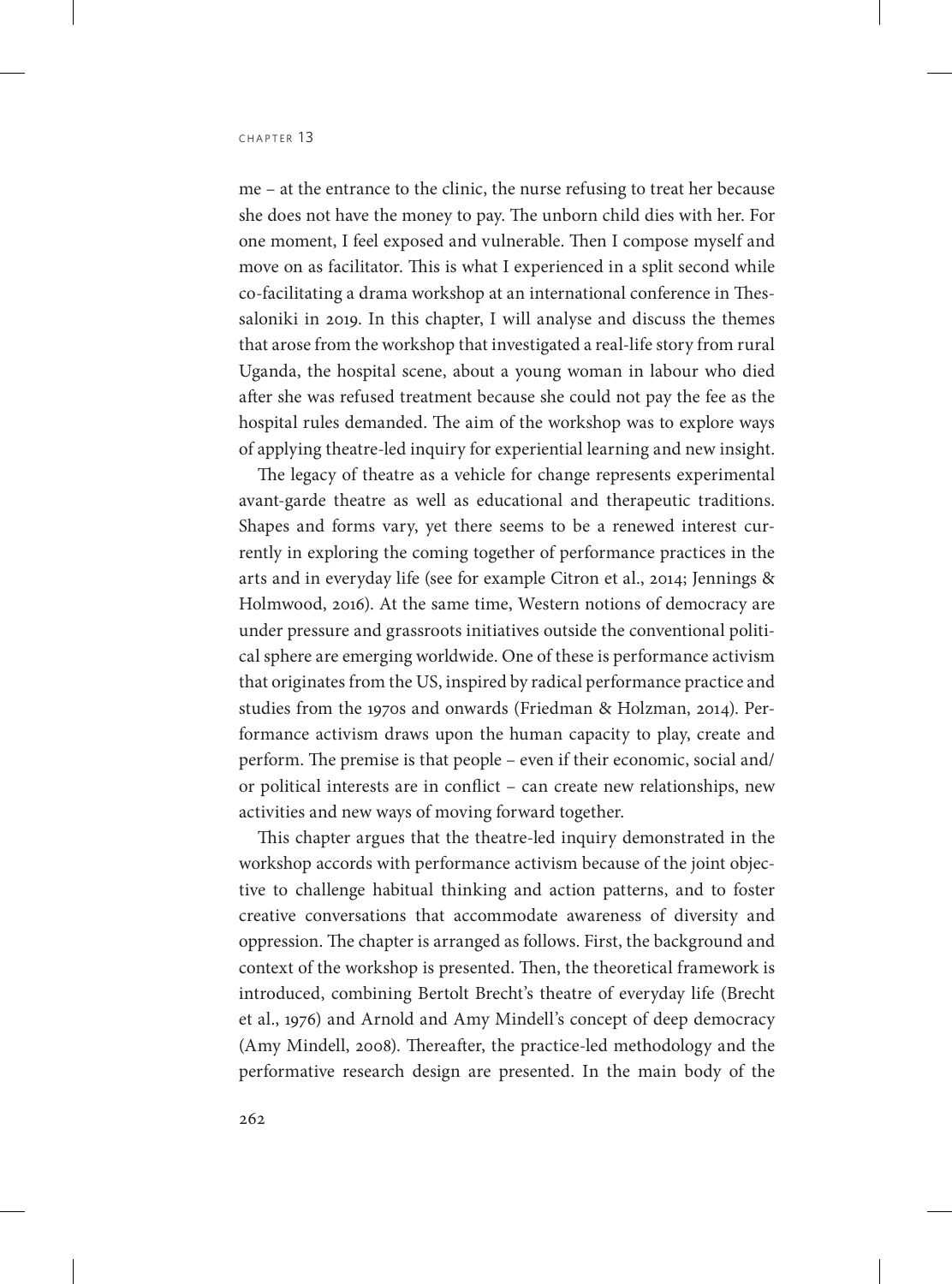chapter, I analyse and discuss the workshop through the lens of the theoretical framework, before the conclusion that sums up the outcome in the light of the performative research paradigm and the aspiration of building and deepening democracy through theatre.

# **Background and context**

The choice of story stemmed from an online course on social therapeutics and performance activism hosted by the East Side Institute in New York ("East Side Institute", 2020). Drawn from theories of Lev Vygotsky and Ludwig Wittgenstein, the East Side Institute has developed radical approaches to bringing human and community development to the forefront of culture change (Holzman, 2018). My co-facilitator, David Keir Wright, joined the course with other international students. One of them was David Kawanuka from Uganda, who worked for Hope for Youth Uganda, a non-profit organization that supports youth and vulnerable children by addressing education and health issues ("Hope for Youth Uganda," 2020). During the online course, stories from their realities and experiences were shared by the participants, and these often depicted challenging conditions in deprived communities. Kawanuka, unable to join on zoom, shared the story from his community in the outskirts of Kampala in an email. The encounter between the young woman in labour and the nurse refusing to help her had made a strong impression on him, and his sharing it sparked off a whole range of thoughts and feelings for us as listeners, such as questions around differences, power relations, health education, ethics, policies and the need for meaning and hope. For me personally, this included a biased sense of indignation that generated my curiosity and motivation to work in more depth with the story. Its microcosmic specificity seemed to represent a bigger reality, like a macro-cosmos, that put forward dilemmas and questions that would be interesting to investigate further through drama- and theatre-based action methods.

The opportunity to do so presented itself at the conference *Play, Perform, Learn, Grow: Bridging Communities, Practices and the World ("Play Perform Learn Grow," 2019)*.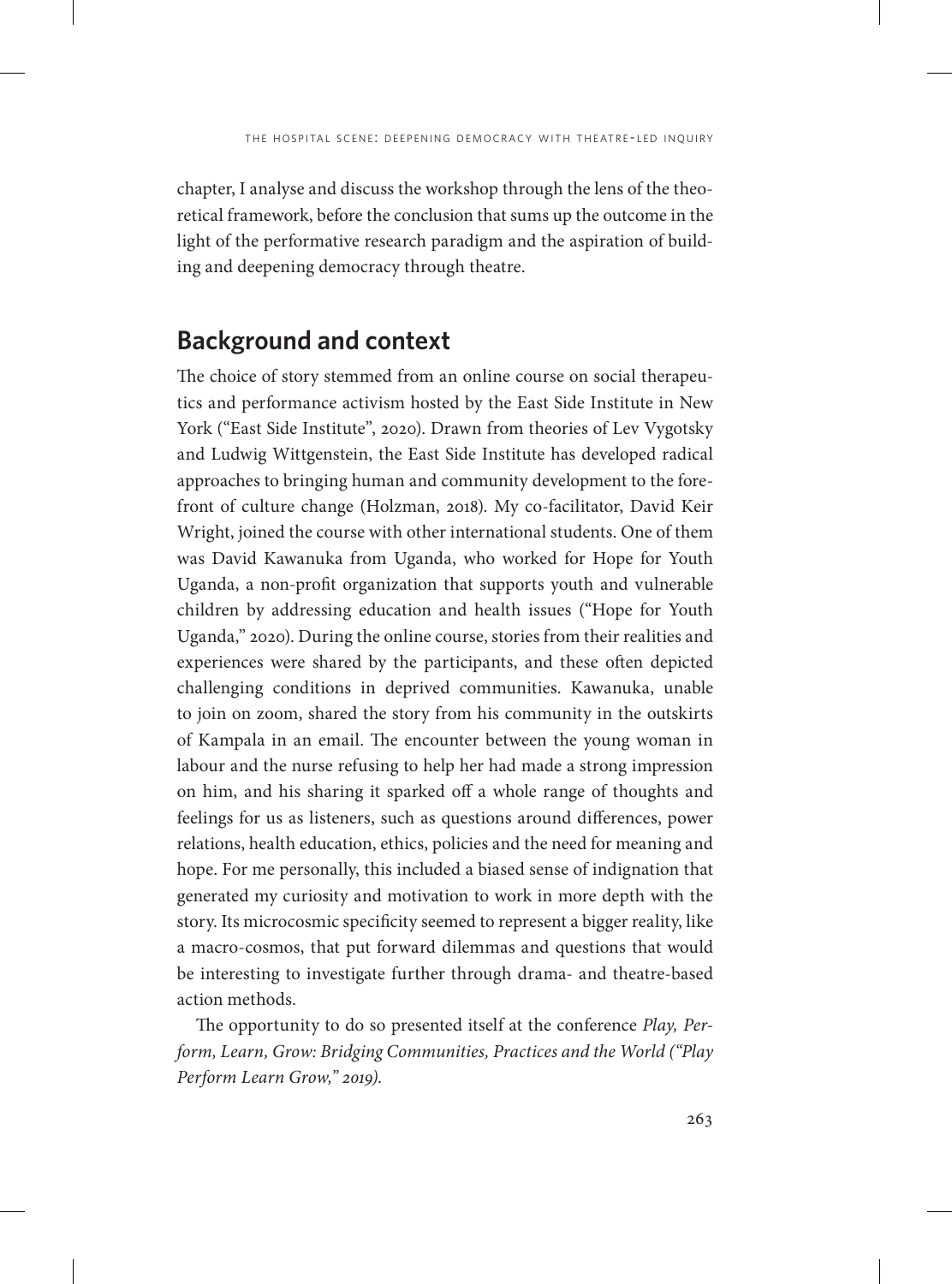The first *Play, Perform, Learn, Grow (PPLG)* gathering took place in 2017 in response to the refugee crisis, and was supported by the East Side Institute, by Aristotle University of Thessaloniki and by Lesvos Solidarity. Stimulating community creativity, *PPLG* aims to create places of belonging across national, ideological and social borders and embrace cultural diversity through its focus on play and ritual. The initiative was impacted in its creation by performance activism and drama and movement therapy. It ignited a collective movement, nourishing homegrown initiatives and creating new spaces of belonging across borders and cultures. The focus of the 2019 conference was "the exploration of methodologies that support educational, therapeutic, academic, artistic and community initiatives to discover dialectics in between polarities, capture complexities, articulate and perform new kinds of relationships" ("Play Perform Learn Grow," 2019). After Kawanuka had granted us permission to use his story, we submitted a proposal for a workshop, "Unpacking unheard voices through participatory drama". At the same time, we followed up the contact with Kawanuka and the conference organizers, and, helped by their efforts, it became possible for Kawanuka to join us in Thessaloniki and take part in the workshop. At the start of the conference, we finally met in person in the park at Anatolia College to go through the final preparations. Beforehand, we had given him the session plan and now we went through the stages of the workshop. We agreed that he would join the workshop as a participant with no other prepared task than playing the drum during the warm-up. However, the ethical awareness of his special role was pertinent, as the original teller of the story from his personal experience. He was the key human link to the tragedy at the clinic. As facilitators, we brought this awareness with us into the workshop.

# **Theoretical framework**

This chapter addresses and reflects on practice that explored the coming together of performance practices in the arts and in everyday life. The theoretical framework therefore draws from theatre studies and process-oriented psychology. In his dramaturgical poem "On everyday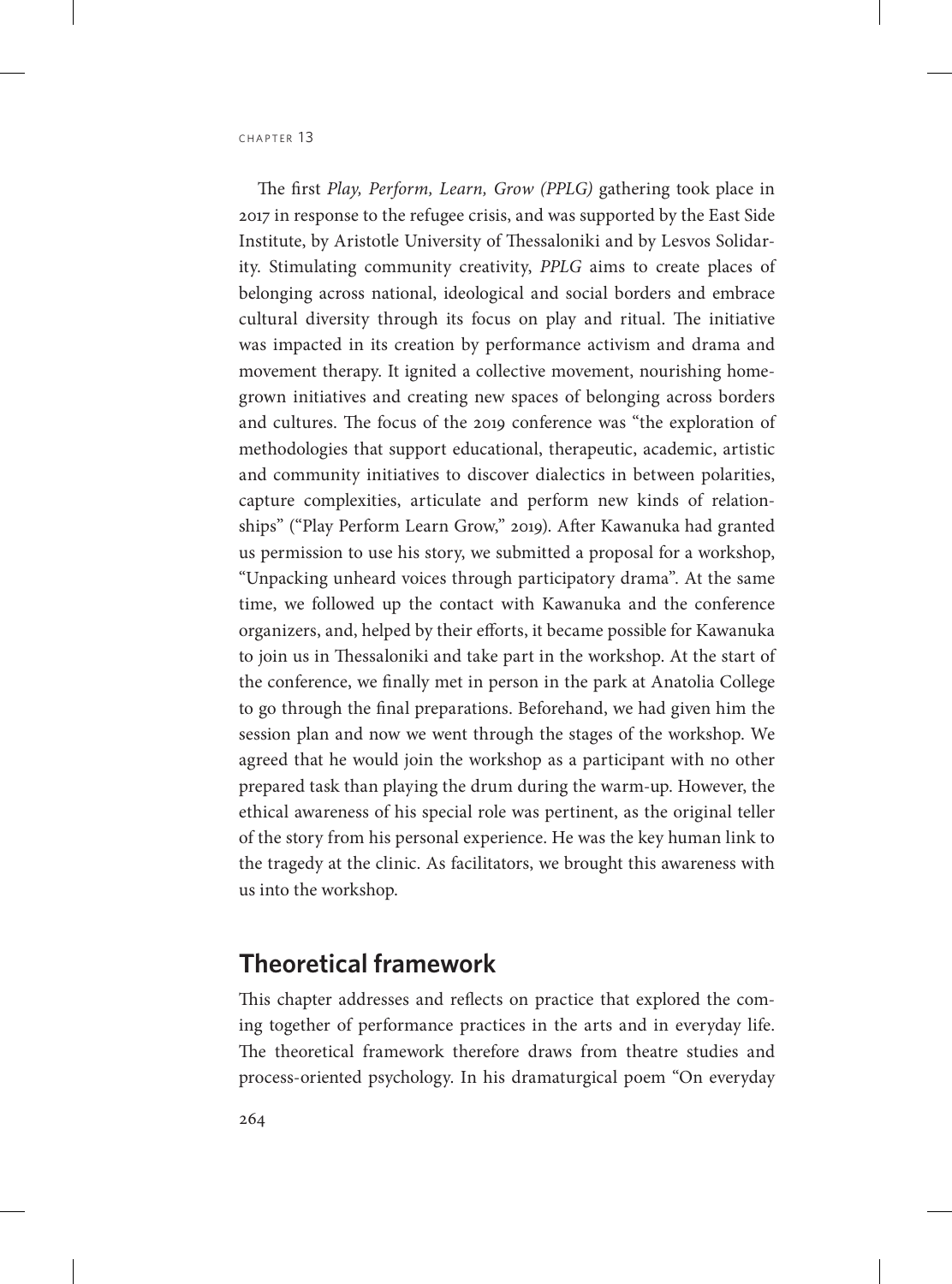theatre", Brecht put a street accident forward as a basic model for an epic theatre – a model he developed theoretically in the essay "The street scene" (Brecht, 1964; Brecht et al., 1976, pp. 176–179). In the poem the witness of a street accident demonstrates, as an actor-storyteller, how the accident happened. From a third person's perspective, he describes the actions of the driver and the actions of the old man who was hit – the point being that the accident could also *not* have happened. For the exploration of the hospital scene, this was relevant because it puts forward the Brechtian claim that human beings are social beings with choices – hence they could have chosen otherwise (White, 2004). Brecht does not bring in the term democracy, but the notion of democratic practice is present throughout the poem, with the main image of the street as stage and shared social space. Brecht scholar John White points out its efficiency through means of rhetorical antitheses, such as temple vs. street; cloistered theatre vs. real life outside (White, 2004, p. 166). This indicates the stage as a communal space for exchange of stories on street level, meaning on *equal* level, and it brings together performance practices on stage and in life. Acting here means to engage in the world with the purpose of social investigation – together.

The distancing or estrangement encouraged by Brecht was also relevant because of its invitation to allowing complex and dialectical thinking – in line with the workshop objectives – to investigate the story from different angles and perspectives. Brecht writes that the aim of the estrangement is to portray human social incidents as "something striking, something that calls for explanation" and "not to be taken for granted, not just natural" (Brecht, 1964, p. 125). By "the direct changeover from representation to commentary" (Brecht, 1964, p. 126), Brecht wants "to allow the spectator to criticize constructively from a social point of view" (Brecht, 1964, p. 125). This stance seems somewhat old-fashioned today, unless the critical lens is also held up towards the staging procedures of the workshop itself and looks at them as "something striking" that embeds interests, power structures and intentions – both conscious and unconscious ones. For the analysis of the workshop and a closer, critical look at how it was intended and worked, this critical lens was useful because it revealed underlying and tacit relations that it was important to make explicit, such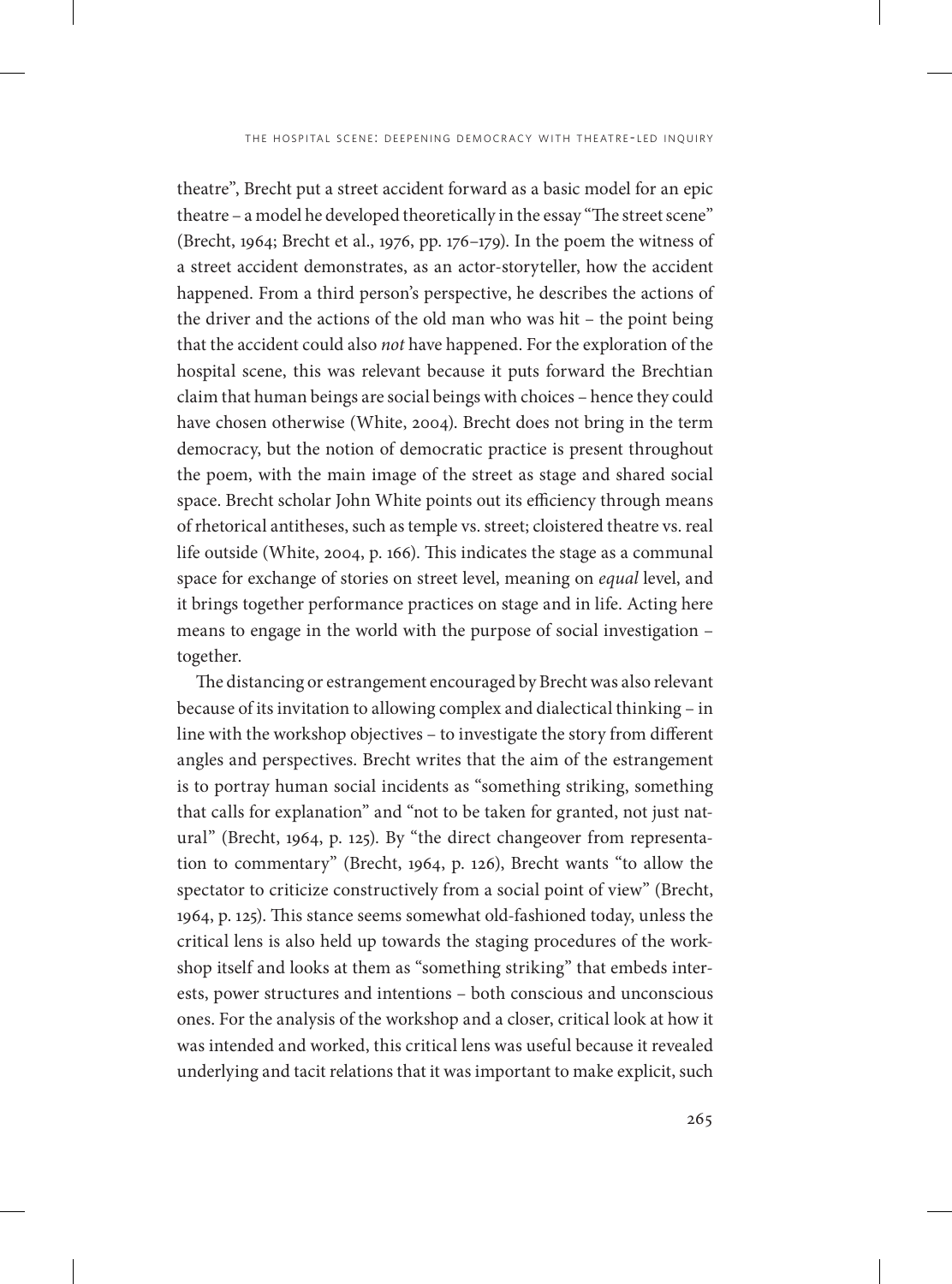as my sudden emotional response described in the introduction, and my indignation and disgust when hearing the story for the first time.

To cater for these more intuitive, sensory and feeling responses, it seemed therefore appropriate to bring in the notion of deep democracy from the field of process-oriented psychology, which represents a deepening of democracy beyond classical democracy, which has focused on majority rule (Green, 1999; Amy Mindell, 2008; Arnold Mindell, 1992). Deep democracy involves an increased awareness of how we as individuals and communities listen to each other's lived experience and diversity of voices, conscious and unconscious, explicit and tacit, including deconstructing the power relations of rank (Fernández-Aballí, 2016, p. 373). By focusing on awareness of diversity of rank and privilege in discursive interactions, it is used in international peace work and collective healing work in postwar zones (Audergon & Arye, 2005). Deep democracy merges psychology, the arts and politics, and seemed particularly significant in the context of performance activism because it filters through the private and public spheres of life and supports critical reflection of action. It was appropriate for the workshop investigation because it invites storytelling arising from within the phenomenological body as well as the kind of storytelling that Brecht advocates, prompted critically. Amy Mindell states that deep democracy brings democracy "to life *in the moment* as a living reality" by summing up that "[o]nly when all aspects of an experience are unfolded with awareness does the wisdom embedded in the experience reveal itself most fully" (Amy Mindell, 2008, p. 213). This assumption will be inquired into below. What kind of wisdom was revealed during the workshop, and what kind of transformation, if any, was at stake?

# **Methodology**

The purpose of the workshop was two-fold. On the one hand, the aim was to unpack and explore some of the not-yet imaged stories generated from the antagonistic situation in the hospital scene. On the other hand, the objective was to propose a theatre-led inquiry that would allow the diversity of mainstream and marginalized perspectives to co-exist and interact – even if they should reveal uncomfortable power structures and emotional responses.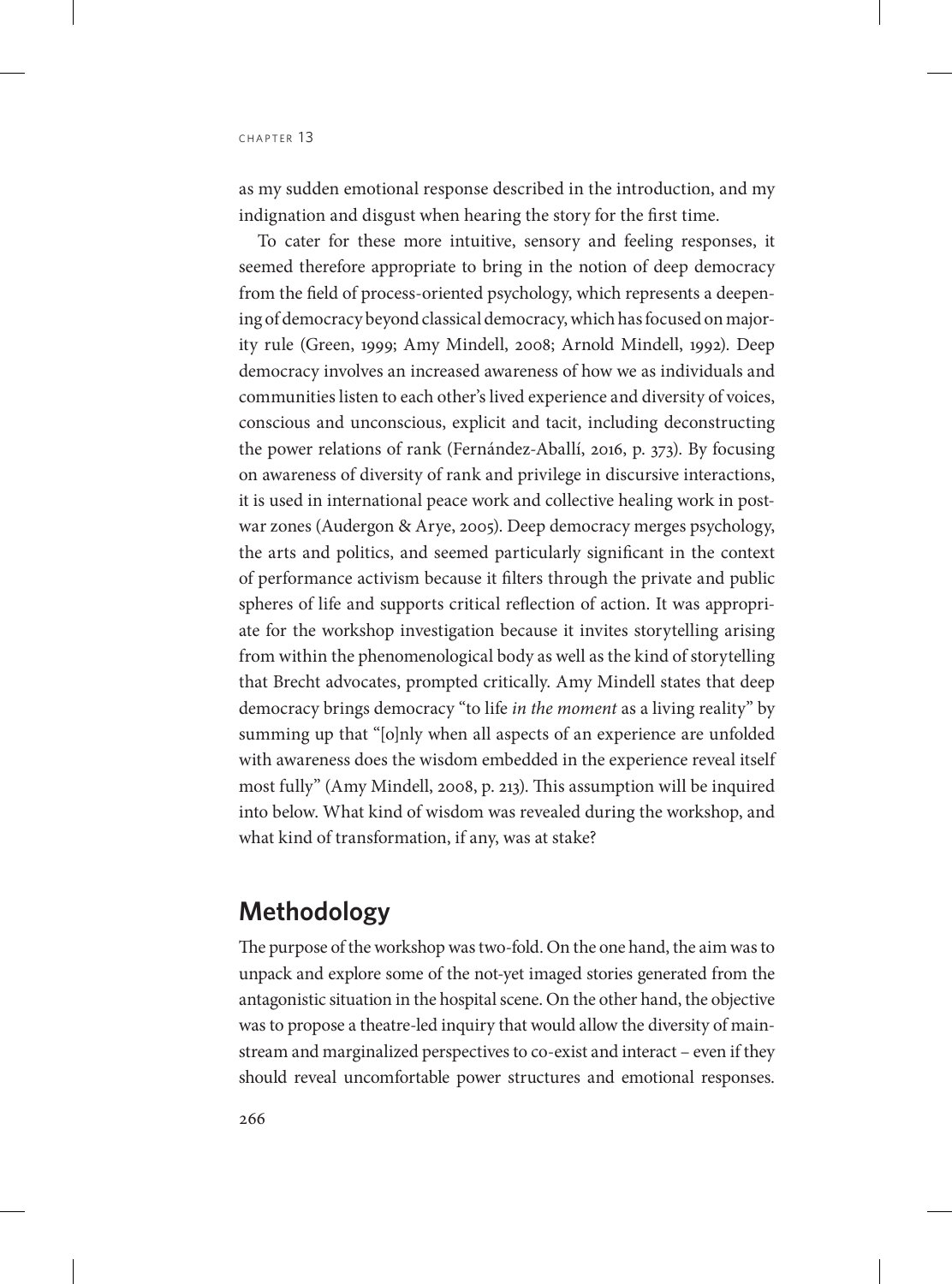This dual and performative approach is in line with "practice as research in the arts" (Nelson, 2013). Robin Nelson proposes a model mapping the creative research process in cycles of transforming subjective know-how and tacit knowledge into explicit and contextualized knowledge available to many (Nelson, 2013, p. 37). Estelle Barnett proposes that all artistsresearchers validate their research by questioning themselves: "What new knowledge/understandings did the studio enquiry and methodology generate that may not have been revealed through other research approaches?" (Barrett & Bolt, 2007, p. 1). In this kind of performative research, the expressive forms of research work performatively, which means that the research may inaugurate movement and transformation, much in line with Mindell's claim of potential emergence of group wisdom (Amy Mindell, 2008, p. 213). Brad Haseman writes that "[i]t not only expresses the research, but in that expression becomes the research itself" (Haseman, 2014, p. 150). This resonates with the intentions and thinking behind the workshop, where it was the practice itself that generated the outcome.

The workshop design was carefully planned in six stages: focus, warm-up, bridge-in, main event, bridge-out and grounding – the intention being that each exercise would reveal new layers of stories to emerge. This structured design followed the dramaturgy of a ritual and represents a key element in the training and practice of the Sesame Approach to dramatherapy, in which I was trained at the Royal Central School of Speech and Drama in London 2005–2007 (Bruun, 2012; Hougham, 2006; Pearson et al., 2013). The six stages build up from the focus, warm-up and bridge-in to the main event that represents the anti-structure of the ritual where liminality and a state of betwixt-and-between may challenge habitual thinking and feeling responses, and in turn, when addressed in the bridge-out, may inspire new patterns to emerge. To wind down and return to the "reality", the bridge-out, therefore, in this Jungian-based approach, is essential because staying with the ambivalence of the experiential exploration during the main event may provide potential new insights and transformative learning, individually and collectively. Finally, the here-and-now reality is reinforced, making sure that everybody is grounded before the session ends. The potential for transformation and new insight is embedded in this kind of ritualistic structure that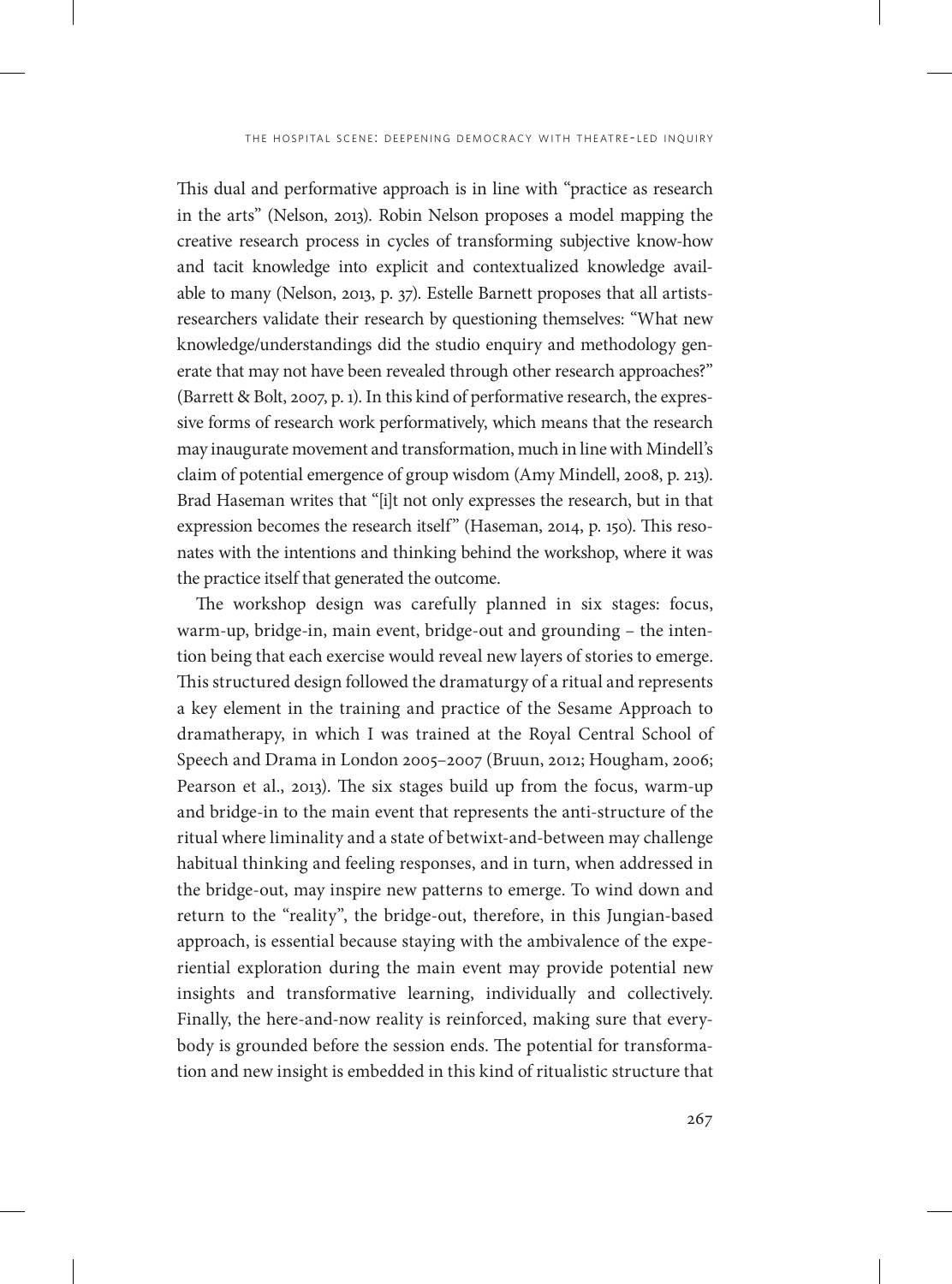goes well with the performative research paradigm. Barbara Bolt argues that "the performative needs to be understood in terms of the performative *force* of art, that is, its capacity to effect 'movement' in thought, word and deed in the individual and social sensorium" (Bolt, 2016, p. 130). With the objective to explore how to stimulate new reflexive awareness of personal and cultural bias, this would mean, in Bolt's understanding, that the workshop outcome could only be validated by how the group would be *moved* by the experience of the arts practice as a collaborative and relational performative event in the here and now.

# **The workshop – analysis and discussion**

The 90-minute workshop took place on Sunday morning  $6<sup>th</sup>$  October 2019. In addition to Kawanuka, my co-facilitator Wright, and myself, six female conference delegates attended – their ages ranging from midtwenties to fifty plus, representing several parts of the world, Sweden/ Ireland, Norway/Austria, South America and the US. The analysis and discussion of the workshop has four sections: stepping into the story, dwelling in the story (main event), stepping out and moving on.

### Stepping into the story

After a short informal presentation of all present, Kawanuka played soft rhythms on an African djembe while the rest of the group moved around, at first individually, then meeting and greeting each other, moving around to the rhythms, arriving energetically in the same space and collectively creating focus. Then, in a standing circle, the bridge-in exercise, floating sculpts, was introduced: one person A creates a body-shape inside the circle and the next person B responds with another shape. When both sculpts are still, there is a moment of observing and sensing the relationship of the two before A withdraws, leaving B alone before the next person C responds with his or her body-shape. The rationale was to prepare the participants for the creative exploration of the story during the main event. The five themes were chosen beforehand with the intention to start unpacking the complexity of perspectives: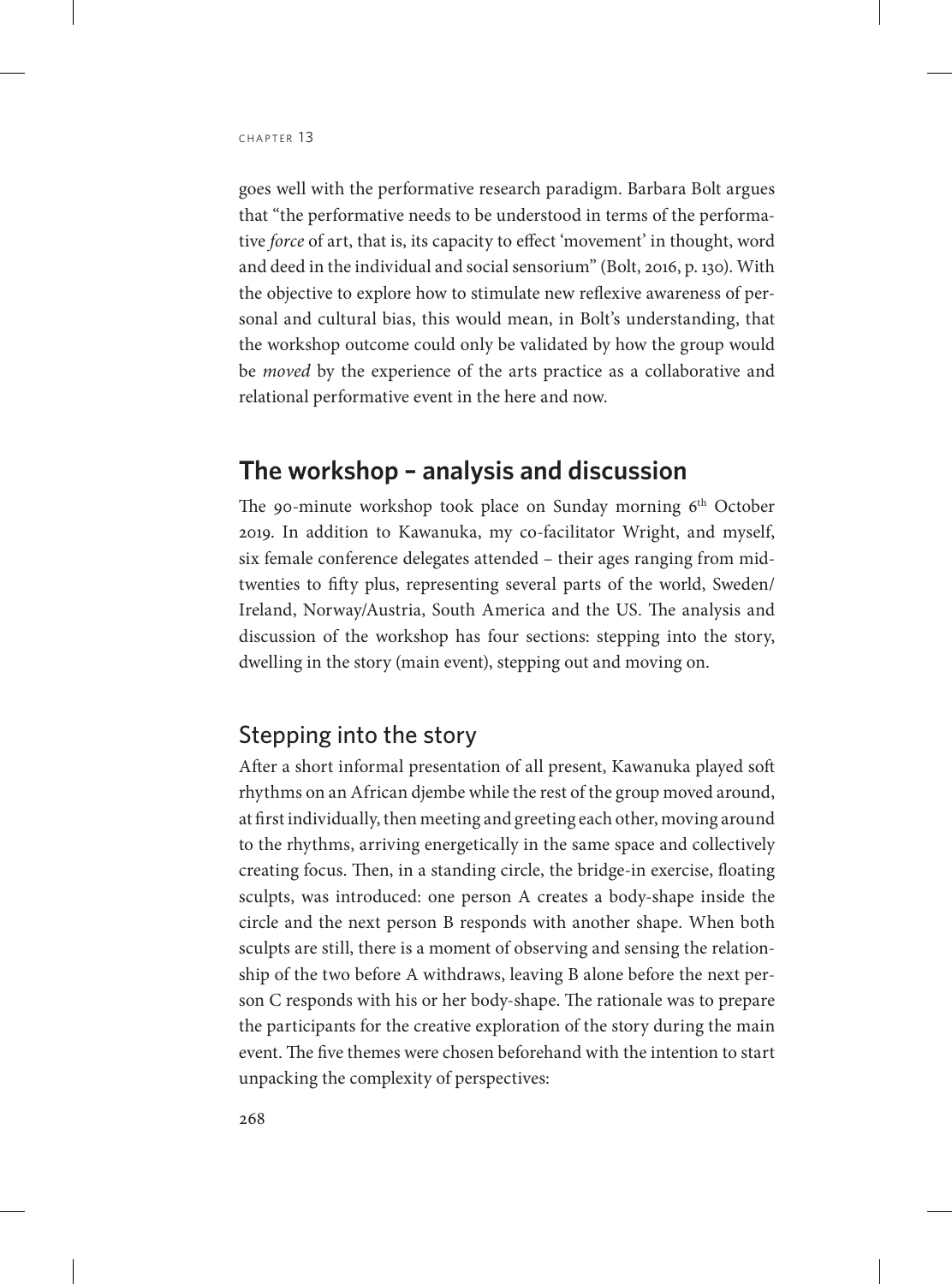*plea for help* (the dying woman/victim), *rejection* (the nurse/oppressor), *despair* (victim, family, community, and potentially including oppressor), *grief* (family, community, and potentially oppressor) *consolation* (family, community, and potentially oppressor).

When the group investigated the themes as floating sculpts, several versions of each theme emerged, often with two body-shapes expressing the same feelings but in different ways and with a variety of intensity, or expressing opposite feelings, which was most pertinent with the theme *rejection,* where the antagonistic relationship was shown in different ways. This bridge-in was mainly intended to raise the group's awareness and evoke affective responses to the themes, but it also had another purpose – to demonstrate through practice that everyone would have their own response and creative imagination, and that these were equally valid. It was also a way to underpin Brecht's theatre of everyday life because everyone present embodied the roles of actor-storyteller and witness (Brecht et al., 1976). The multiple versions of each theme started the creative conversation in the group by evoking everyone's personal experience and imagination. The floating sculpts induced a variety of feeling responses and, in concordance with deep democracy, the idea was to let all the feeling responses be of equal value, having the same right to be expressed and voiced (Amy Mindell, 2008). It was important to introduce this non-hierarchical mindset experientially during this phase of the workshop before the main event. It seemed to work well and create a collective awareness of ability to move to the next stage of the workshop with embodied curiosity and playfulness.

## Main event: dwelling in the story

In the main event the group explored the scene together in three rounds based on initial pair work. The six female participants paired up with each other and Wright paired up with Kawanuka. Each pair was asked to create a sculpt together of the climax of the scene and the four sculpts were then shown one by one. The antagonism between the woman and the nurse was clear in all versions, but the woman in labour was shown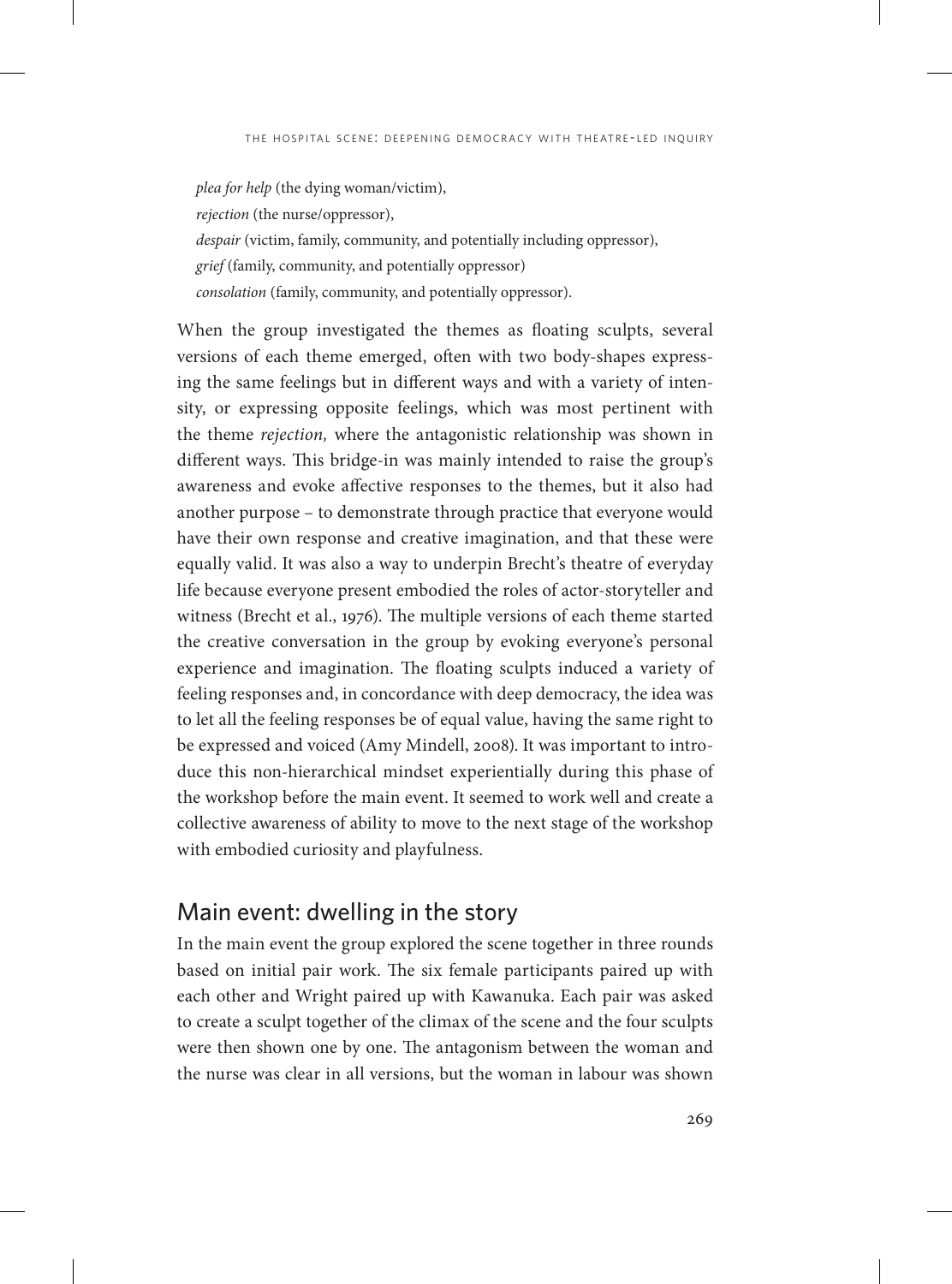in different ways, from lying down, to kneeling, and to standing, while expressing agony, pain and her plea for help. The nurse stood in all versions with a clear body language of rejection, expressing disgust, power and determination. The exploration then continued with the whole group focusing on one sculpt at a time. With the first two sculpts the group was asked to voice out loud the two characters' feelings and thoughts. This exploration resulted in lines, such as:

*Nurse: Why is this woman bothering me? I must follow the rules of the hospital, [it is] that simple! If not, I lose my job*. *There are too many other patients here, I cannot make an exception with her*.

*Woman in labour: What is the matter with you? Please, help me, my child will die*. *My husband will soon be here, I know, you must help me*. *How can you be so cruel? I do not want to die*.

With the third sculpt, the group was invited to voice what the two characters did not dare to say out loud. This resulted in lines, such as:

*Nurse: Why do these young women get pregnant all the time? She should have been more careful*. *I am tired of this work*. *Nothing we do seems to help*. *We need more staff*. *I am exhausted from this work*. *She has put it on herself by getting pregnant with such a man*. *It is not my concern*.

*Woman: She thinks she is better than me for having an education*. *Why isn't my husband here? It is not fair that I go through this*. *I am not a person to her*. *I hate people like her*. *Only living by the rules and regulations, without empathy*. *Why can't she think for herself? She should not be a nurse!*

In this round, new voices arose from the young woman that seemed to set the scene within the larger African social context, as imagined by the group, of general female conditions relating to education, (early?) pregnancy and dependency on men. The severe standpoint of the nurse was loosened when more nuances around her working conditions and expectations as a nurse were revealed.

These rounds of exploring the climax of the scene brought out expected responses along with more unexpected ones, including empathy with the nurse. As a result the exercise allowed the mainstream and marginalized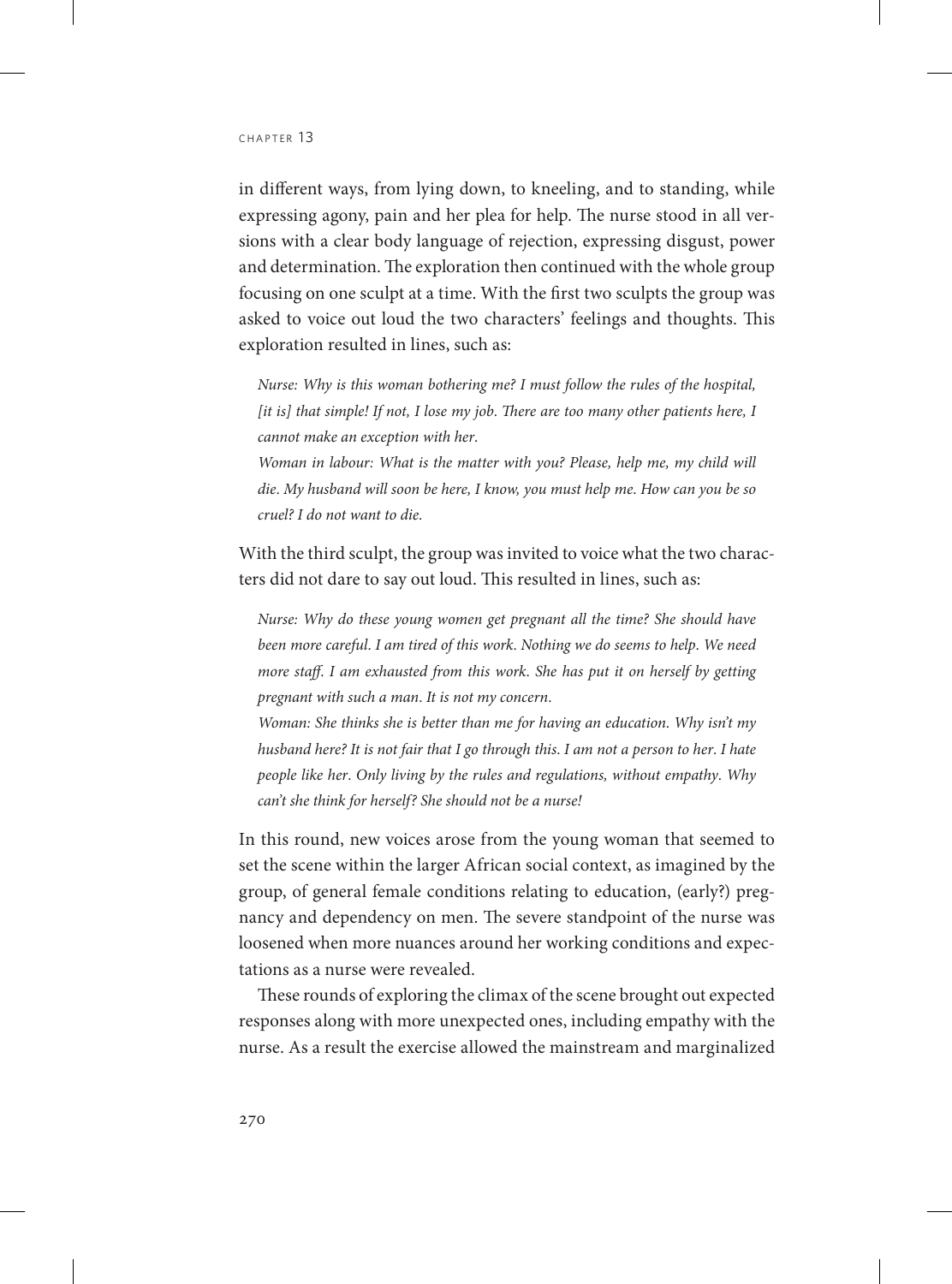voices of the group to interact and co-exist in a creative conversation in line with the notion of deep democracy that "sees the emotional experience at the margins of group life as potentially transformative" (Audergon & Arye, 2005, p. 113). I would not claim that the exercise was transformative for the short-lived workshop group at this point but working with the sculpts like this served the purpose of letting new, more surprising, perspectives come forward. There seemed to be a shift of group perspective that lifted the lens from each participant's personal responses to an enhanced awareness of the context and its difficult conditions.

### Stepping out of the story

After the main event, the process of stepping away from the dramatic scene started. At this point, my co-facilitator and I had chosen *not* to encourage the participants to emotionally identify further with the dying woman, but rather encourage affective distance, as advocated by the Brechtian notion of estrangement (Brecht, 1964). Still, it seemed appropriate to acknowledge that there would have been a burial in the community and, rather ironically, this was when the vivid image of the dead woman struck me as real, and de-stabilized me emotionally for a few seconds. The charge of the moment seemed to raise not only my awareness, but also the whole group's awareness of the specificity of the story context and the significance of it being brought to us by Kawanuka from his community – a community shared with the woman *and* the nurse. The shared experience of this moment seemed to create a deeper group awareness amongst us that somehow mirrored the realities of pain and frustration within the event itself. It can be understood as a transformative moment for the group, in line with deep democracy raising awareness of diversity, rank and privilege in discursive interactions (Fernández-Aballí, 2016, p. 361). It also somehow seemed to honour the story and the realities of it. This made a difference for the last part of the workshop and its outcome.

For the last exercise, the four pairs were asked to imagine a new character and create a first-person monologue from this character's perspective sometime after the burial. The new characters were: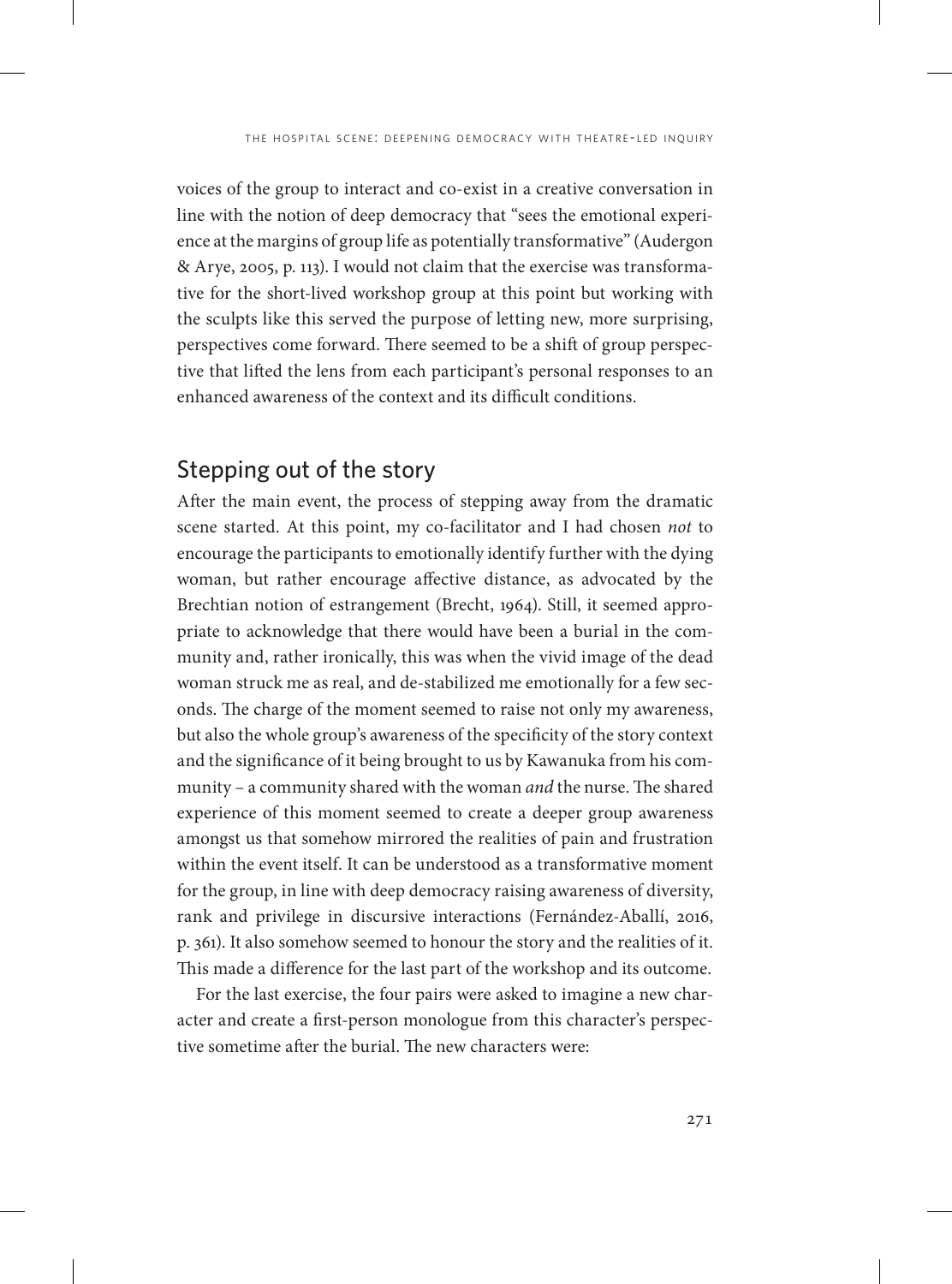*the sister of the pregnant woman, her husband, a junior nurse/witness to the event, a doctor/owner of the clinic*.

The pairs worked on their own for about ten minutes and when presenting the monologues everybody wanted to take part. Eight chairs were set up in a square with two chairs on each side, back to back. In this way, each pair spoke out into the space while the other pairs could listen as witnesses with open or closed eyes. The four monologues created new experiential perspectives related to the scene, based on the participants' imagination and what they brought to the workshop of their personal assumptions. The sister spoke about her hard work taking care of her dead sister's children and her feeling of responsibility, while giving up her own education and a future of her own. She had little respect for the widower and there was bitterness and resentment in her monologue. The husband, on the other hand, regretted that he had had to work and was not able to come in time. He expressed a deep sense of grief and feeling of guilt. When the turn came to the junior nurse, new issues were introduced by her, such as of nurses not daring to oppose the matron's decision. In an inner dialogue, she presented the dilemma between loyalty to the senior nurse and indignation and repulsion at her rigidity. Last was the monologue of the doctor and owner of the clinic, performed by Kawanuka, supported by Wright. The doctor expressed his worry about the reputation of the clinic after the incident, and his concern about the press and about the future of the clinic after the tragic event. He defended the policy of charging the patients money and revealed that, before this was implemented, too many patients would come, and that it was not professionally sustainable.

After the four characters' monologues had been presented there was a moment to de-role and for the pairs to dissolve. In resonance with deep democracy and non-hierarchical storytelling it was of no interest during the workshop to interpret or speculate about the group's creations. It was up to each participant how they related to their own curiosities about their pre-conceived understandings and expectations. This agrees with performance as research and theatre-led inquiry that regard the tolerance of ambivalence and complex thinking as an aim and epistemological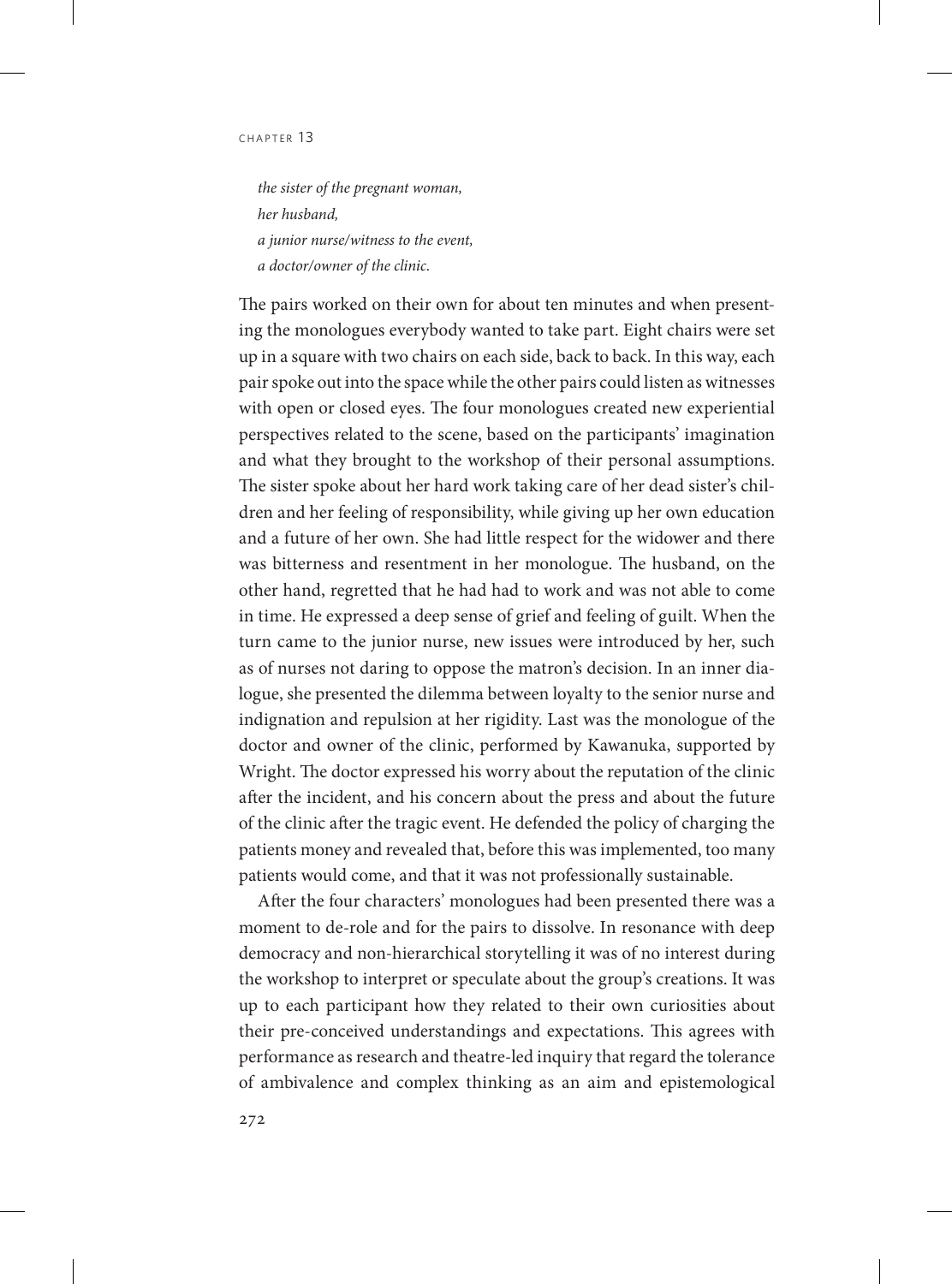pre-requisite as "a recognition of the generative potential of the ambiguity and indeterminacy of the aesthetic object and the necessity for ongoing decoding, analysis and translation" (E. Barrett, in Bolt, 2016, p. 132). The role of the unconscious as a motor for knowledge creation is acknowledged in this kind of performative paradigm – meaning that it is acceptable and anticipated that stories may contradict each other. Just as in Brecht's poem about the street accident, the point-of-view of each storyteller came to the foreground, underpinning that we are all storytellers and witnesses. The sharing of the four monologues made the reallife origin of the hospital scene pertinent once more, particularly with the last monologue by the doctor and owner of the clinic. Kawanuka's direct knowledge and relationship to the story contributed to a new contextual understanding: the doctor's concern for the consequences for his clinic and its survival. In this way, the bridge between the fictional and the real, the imaginative and the factual, was emphasized one last time.

To close the workshop, the chairs were turned back, and the group met in a sitting circle for a last opportunity to share responses to and reflections about the workshop investigation. After an invitation to say whatever was felt to be relevant, there was silence for a while. First voiced was indignation towards the social injustice and oppression represented in the story. This triggered a shared group feeling of empathy with the pregnant woman, as the victim, but then other perspectives emerged, such as:

*They were all right in their own way*. *None of them were evil*. *It must have been difficult for the husband*. *This could have happened in my country too*.

From this point onwards, a new conversation surfaced where the participants started to share stories and thoughts about difficult topics from their own social contexts, for example human and animal rights issues which are difficult to address because of politics, the climate crisis in South America, issues around views on women's rights and free abortion in Ireland. There was a felt group acknowledgement of how antagonistic conflicts may cause individual and collective trauma. During this last part of the workshop, the image of the dying woman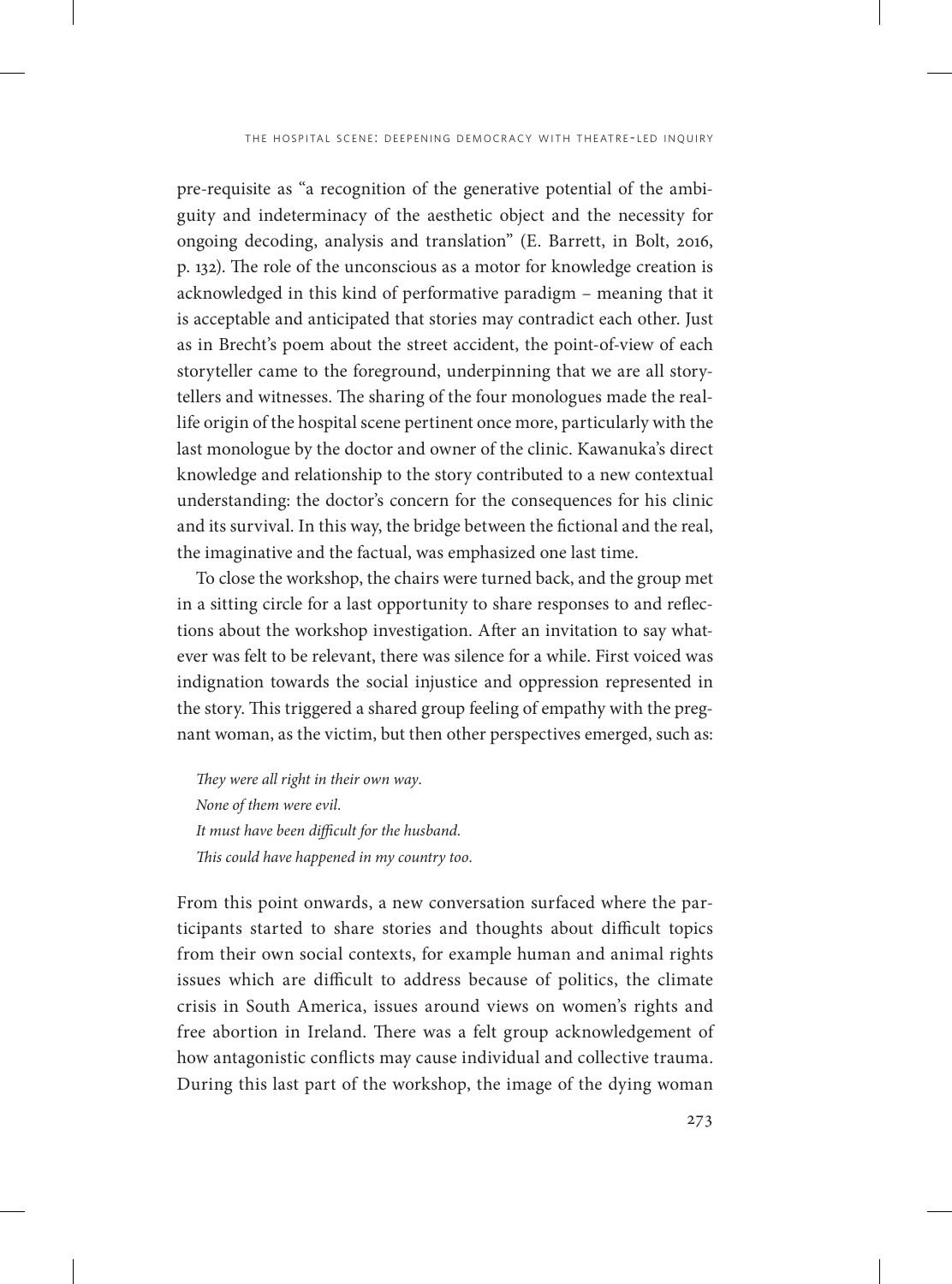with her unborn child re-appeared as the communal reference point for the group. In solidarity, it seemed, the focus expanded to other difficult conditions for women worldwide. The dialogue was charged with empathy but what was said also grew out of indignation and anger. Still, the workshop investigation seemed to have raised an awareness of innate structures of feelings that tend to understand and think in exclusive binaries and antagonistic opposites, and this enabled the group, at the end of the workshop, to reflect together with a non-judgemental and a searching attitude.

In my view, the workshop, even if it only lasted 90 minutes, caused a shift in the group that resonates with Barrett's notion of "movement in thought, word and deed" – a notion she refers to as the aim of performance as research (Barrett & Bolt, 2007, p. 130). In the last group reflection, the hospital scene seemed to transgress what its meaning had been until then, and it became a symbol of circumstantial injustice worldwide, including in other times than ours. Through this shift of meaning, our empathy for the pregnant woman, and the emotional charge, returned, but now understood with a different and critical lens, seeing her as a representative of the many victims of social injustice and of undemocratic power relations. This seemed significant because it somehow gave the meaninglessness of the hospital scene a new meaning – namely that *we as a group* had chosen to explore *this specific* story this Sunday morning, and without our workshop investigation the story would have remained silenced. With this shared group recognition, the workshop ended leaving us with a deep humility regarding the circumstantial context of the story.

### Moving on

After the workshop and the *Play, Perform, Learn, Grow* conference, I was left with a sense that the theatre-led inquiry during the workshop had resulted in quite a complex unravelling of perspectives and voices from the hospital scene. As a proposal to building democracy through theatre, the workshop explorations had supported both mainstream and marginalized voices of the group to surface and interact. By encouraging the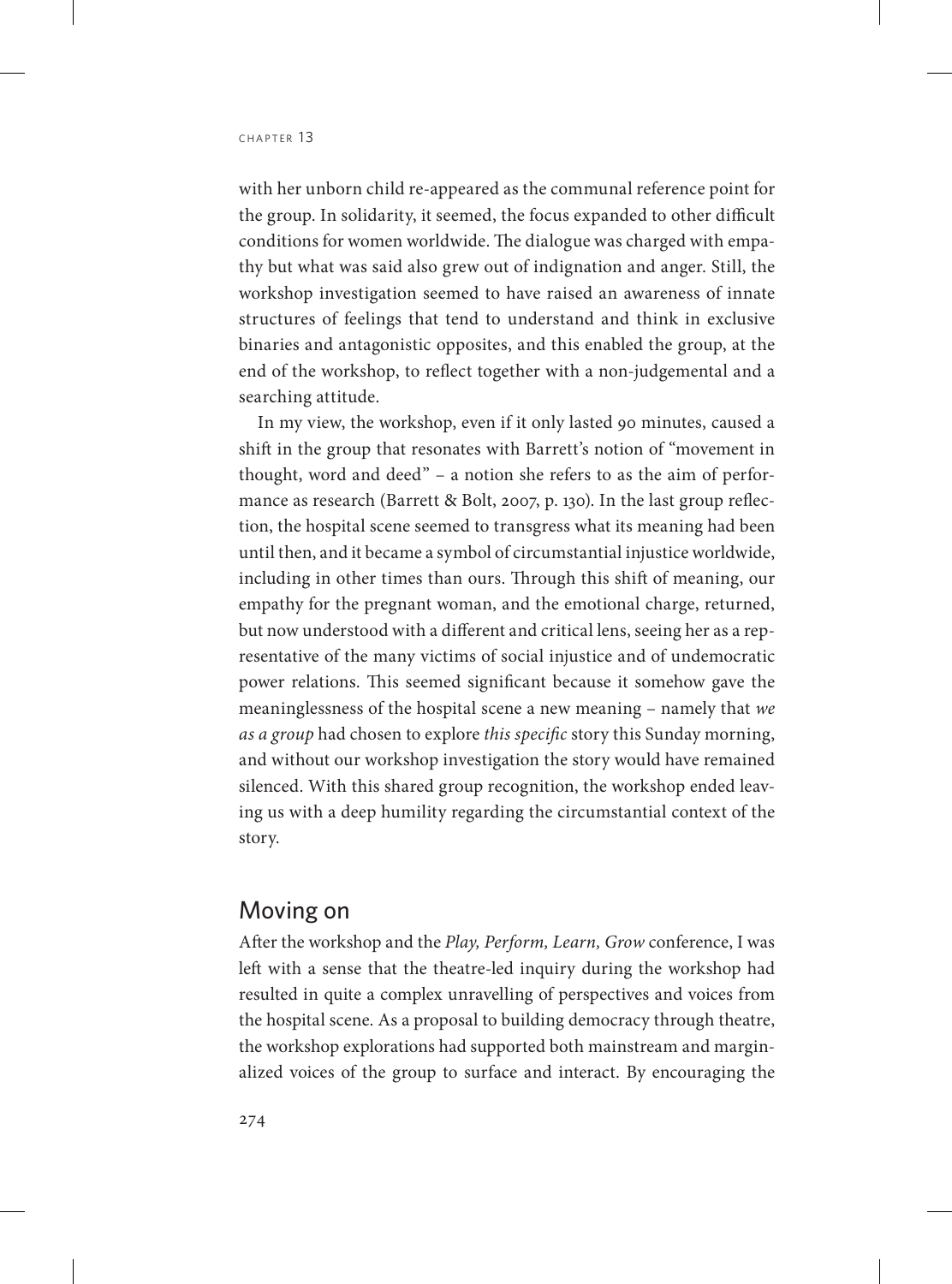expected as well as the surprising responses to the a-symmetrical and antagonistic encounter between the woman and the nurse, the group's awareness of diversity, rank and privilege seemed to grow and develop step by step during the phases of the workshop. There was a decisive shift after the acknowledgement of the burial that put an extra emphasis on the coming together of the fictional and factual levels of the investigation. This could be interpreted as group wisdom emerging in resonance with the notion of deep democracy as claimed by Amy Mindell (2008, p. 213). Still, it is important to recognize the limitations of such a brief workshop exploration when it comes to changing the context and the circumstances of the people who live their lives in the community where the event that formed the kernel of our workshop took place. Some months after the conference in Thessaloniki, I received an email from Kawanuka in which he wrote:

Before we started the workshop, I was normal and okay, but when it got started, I became emotional. All my mind came back home, showing me a picture of that pregnant young lady. Though I didn't know her much, but I used to see her in our community. (Kawanuka, 2019)

He continues to express frustration for not having been able to do anything "to bring justice" and "remind us in our community to prevent such incidents to happen again" (Kawanuka, 2019). In another scenario, I imagine that it would be interesting to bring the workshop to the community where it all happened and, also, to have the opportunity to offer it to the college of nursing education, and other similar institutions, in Uganda. Still, knowing that the conference workshop did not cause or intend to cause any change of policy, I would argue that it served a purpose in holding up a critical lens at practices that lead to such tragic outcomes as represented in the scene. One of the other workshop participants, Hanne Tjersland, a Norwegian dancer and peace worker, has reflected on this, pointing out the value of theatre for deepening our understanding of conflict and therefore also of peace work. She wrote in an email some months after the workshop:

I found that the session … left me with a little bit deeper understanding of the messy and beautiful condition of being human, and as a peace worker I believe that is one of the greatest understandings I can have. (Tjersland, 2019)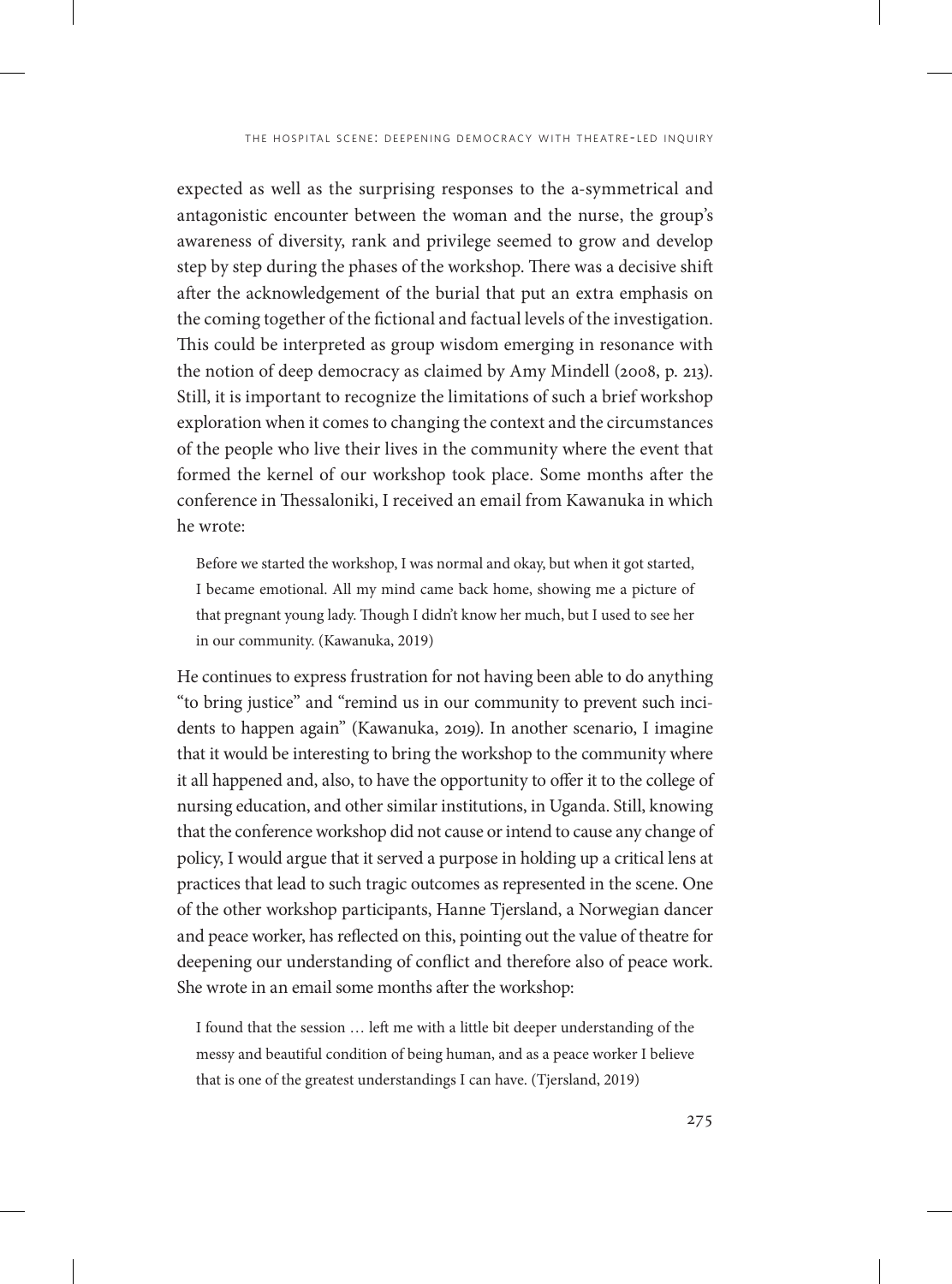# **Conclusion**

The outcome of the workshop was an experientially founded recognition and awareness of how binary and habitual thinking patterns in us-them, good-evil could be challenged and loosened by complex thinking and affective understanding inspired by the theoretical framework that integrated inspiration from Brechtian thinking and the Mindells' concept of deep democracy. The new knowledge generated was only possible through the performative research approach that engaged the group in a shared theatre-led inquiry permitting transformative moments. It was essential for the outcome that the group was able to meet and connect on an intersubjective level that respected the individual circumstances of everyone involved. The theoretical frame proved to be useful because it raised an awareness of a broader spectrum of phenomenological ways of knowing, through sensation, intuition and feeling, on an equal term with the more intellectual standpoint as advocated by Brecht. The result was a creative conversation that unravelled a range of experiential perspectives and allowed mainstream and marginalized voices to be articulated and interact. Throughout the workshop, there was an embodied group trust that supported the facilitation and contributed to the group's ability to keep a fluid and generous mindset while exploring the story. Together, we exposed and investigated voices that would otherwise have remained unheard and silenced. I understand my moment of unbalance during the bridge-out as an invitation not only *to* the group, but also *from* the group to deepen our communal awareness of the layered complexity of the story together. In this way the workshop contributed to stimulating new reflexive awareness of personal and cultural bias or, in Bolt's wording, to being moved *by* the experience of the arts practice as a collaborative and relational performative event in the here and now (Bolt, 2016, p. 130).

In this chapter, I have demonstrated how the theatre-led inquiry reached its double objective. On the one hand, the workshop unpacked not-yet imaged stories generated from the antagonistic situation in the hospital scene by inviting the participants' sensory, intuitive, emotional and critical responses to a creative conversation where these perspectives could co-exist. On the other hand, the workshop offered a model for applying theatre as performative research inquiry and experiential learning.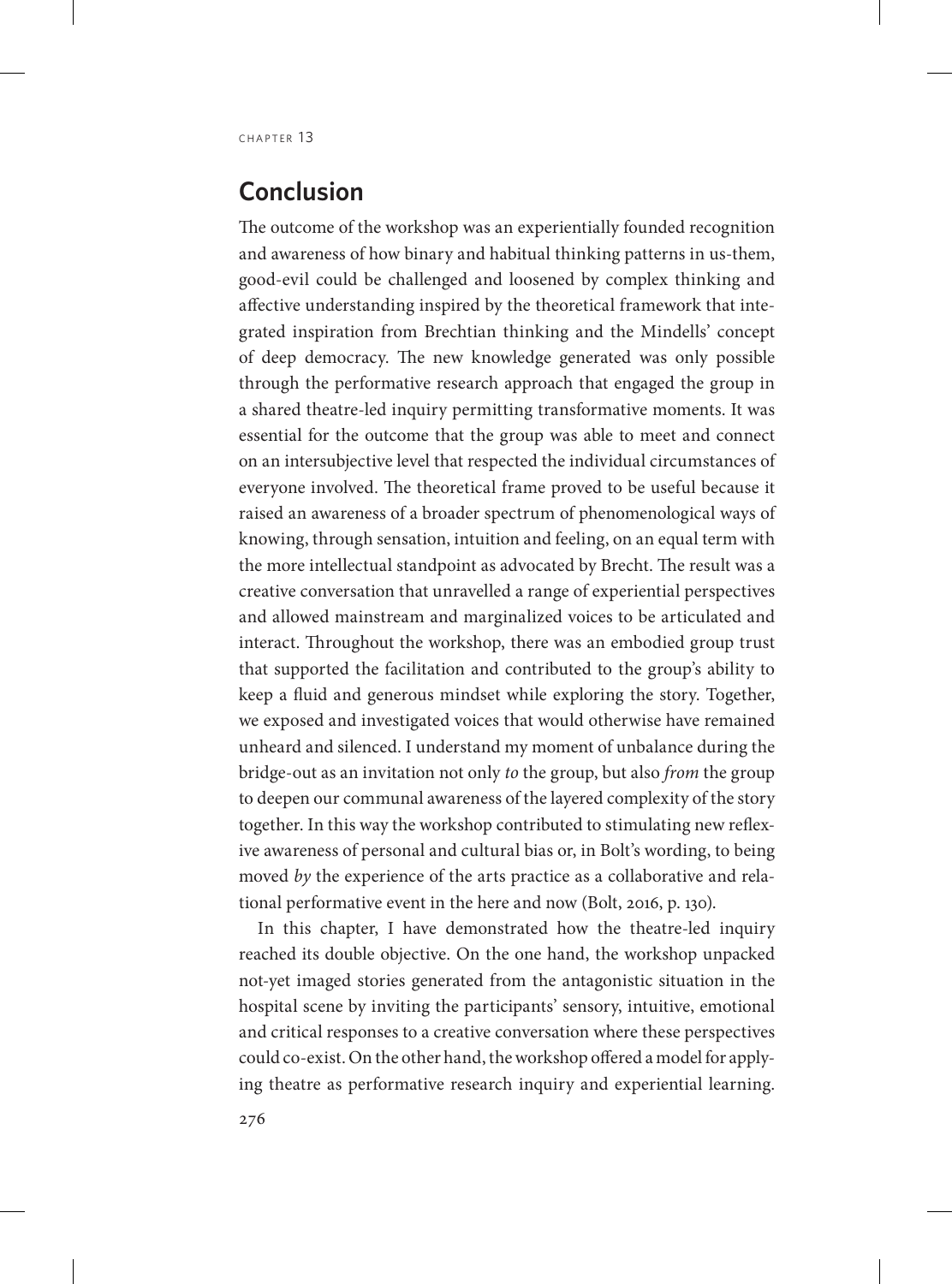The methods discussed in this chapter will hopefully be of interest to theatre practitioners and performance activists who are in search of inspiration about how to facilitate creative conversations that enable complex and embodied ways of reflecting, and who are interested in the challenge of building and deepening democracy through theatre.

# **References**

- Audergon, A. & Arye, L. (2005). Transforming conflict into community: Post-war reconciliation in Croatia. *Psychotherapy and Politics International*, *3*(2), 112–121. https://doi.org/10.1002/ppi.24
- Barrett, E. & Bolt, B. (2007). *Practice as research: Approaches to creative arts enquiry*. I. B. Tauris.
- Bolt, B. (2016). Artistic research: A performative paradigm. *Parse Journal*, (3), 129–142.
- Brecht, B. (1964). The street scene: A basic model for an epic theatre (J. Willett, Trans.). In B. Brecht & J. Willett, *Brecht on Theatre: The development of an aesthetic* (pp. 121–129). Hill and Wang Methuen.
- Brecht, B., Willett, J. & Manheim, R. (1976) *Poems: Part 2: 1929–1938*. Eyre Methuen.
- Bruun, E. F. (2012). Dramatherapy with homeless clients: The necessary theatre. *Dramatherapy*, *34*(3), 139–149.
- Citron, A., Aronson-Lehavi, S. & Zerbib, D. (2014). *Performance studies in motion: International perspectives and practices in the twenty-first century*. Bloomsbury Publishing.

East Side Institute. (2020). [Webpage]. https://eastsideinstitute.org/

- Fernández-Aballí, A. (2016). Advocacy for whom? Influence for what? Abuse of discursive power in international NGO online campaigns: The case of Amnesty International. *American Behavioral Scientist*, *60*(3), 360–377.
- Friedman, D. & Holzman, L. (2014). Performing the world: The performance turn in social activism. In A. Citron, S. Aronsen-Lehavi & D. Zerbib (Eds.), *Performance studies in motion: International perspectives and practices in the twenty-first century* (pp. 276–287). Methuen.
- Green, J. M. (1999). *Deep democracy: Community, diversity, and transformation*. Rowman & Littlefield Publishers.
- Haseman, B. (2014). Rupture and recognition: Identifying the performative research paradigm. In E. Barrett & B. Barbara (Eds.), *Practice as research approaches to creative arts enquiry* (pp.147–158). I. B.Tauris.
- Holzman, L. (2018). *The overweight brain: How our obsession with knowing keeps us from getting smart enough to make a better world*. East Side Institute Press.